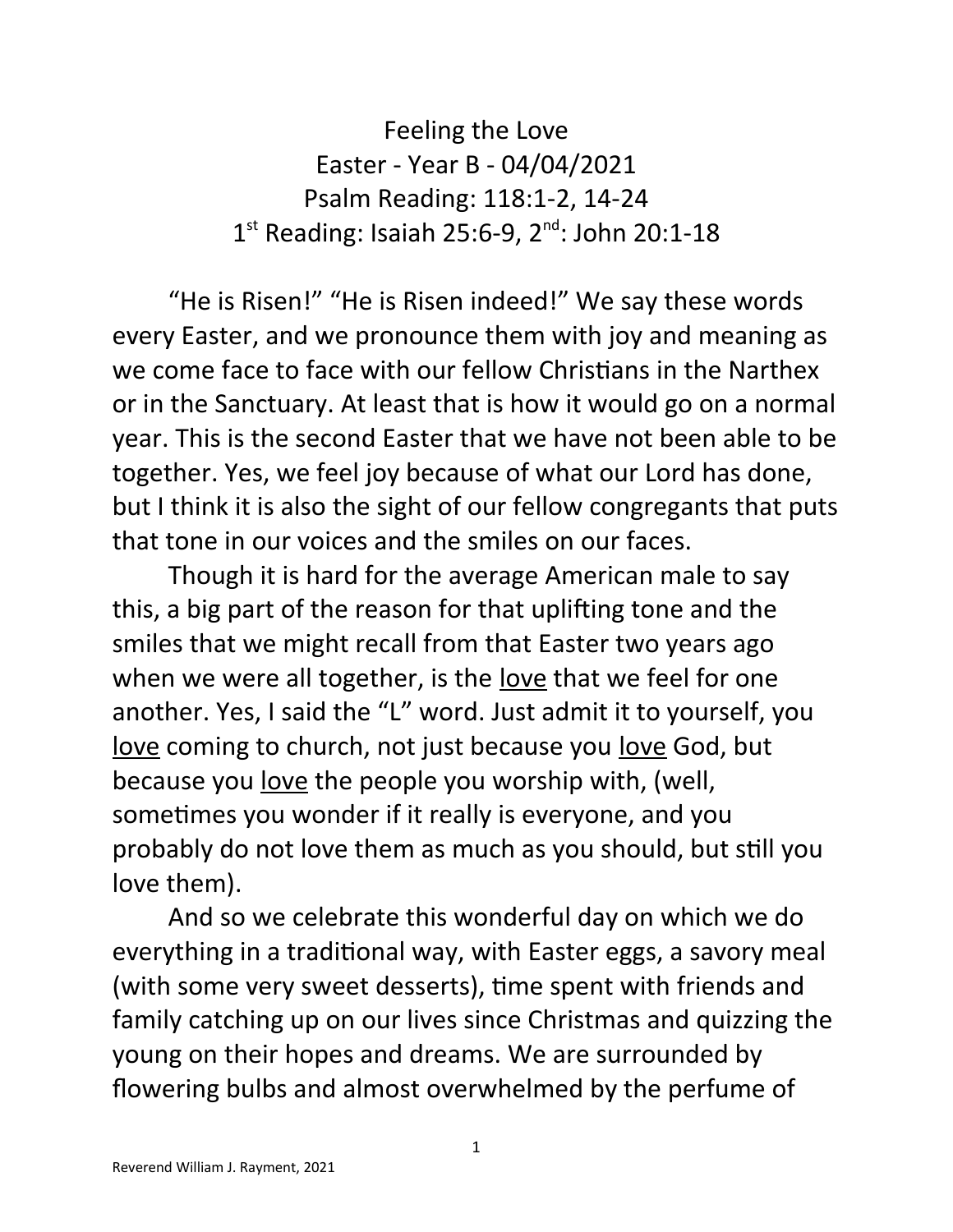the hyacinths. But you know, that first Easter Day was not much like what we think of as Easter. Rather, it was a hectic and perhaps frightening experience for some. In fact at the end of the Gospel of Mark when the women among the disciples find Jesus is not in the tomb, they were all "Trembling and bewildered...[and] they went out and fled from the tomb...because they were afraid." (Mark 16:8)

But our reading from the Gospel of John, though not so scary as Mark, also gives us a version full of surprises and perhaps a bit of consternation, and it contains something else that is remarkable; it is, as William Barclay points out in his commentary, filled with love. $1$ 

The story begins with Mary Magdalene going to the tomb where Jesus had been placed. John does not say why she was there, but the Gospel of Matthew (27:59-61) tells us that she goes to place spices on the body to prepare it for burial. She comes out of duty and love in order to do what must be done.

When she arrives, she finds that the stone has been removed. (This would have been a shock.) What could it possibly mean? She may have been afraid that grave robbers had entered the tomb, or worse, political foes, set on desecrating the body. So, before investigating herself, she runs immediately to Peter, and to someone else... Of course, she goes to the disciple that Jesus loved. His close friend, who, tradition has it, was the Apostle John, the one who would be instrumental in writing the Gospel from which this account is taken.

<span id="page-1-0"></span><sup>1</sup> William Barclay, *The Gospel of John, Vol. 2* (Philadelphia: The Westminster Press, 1956) 311.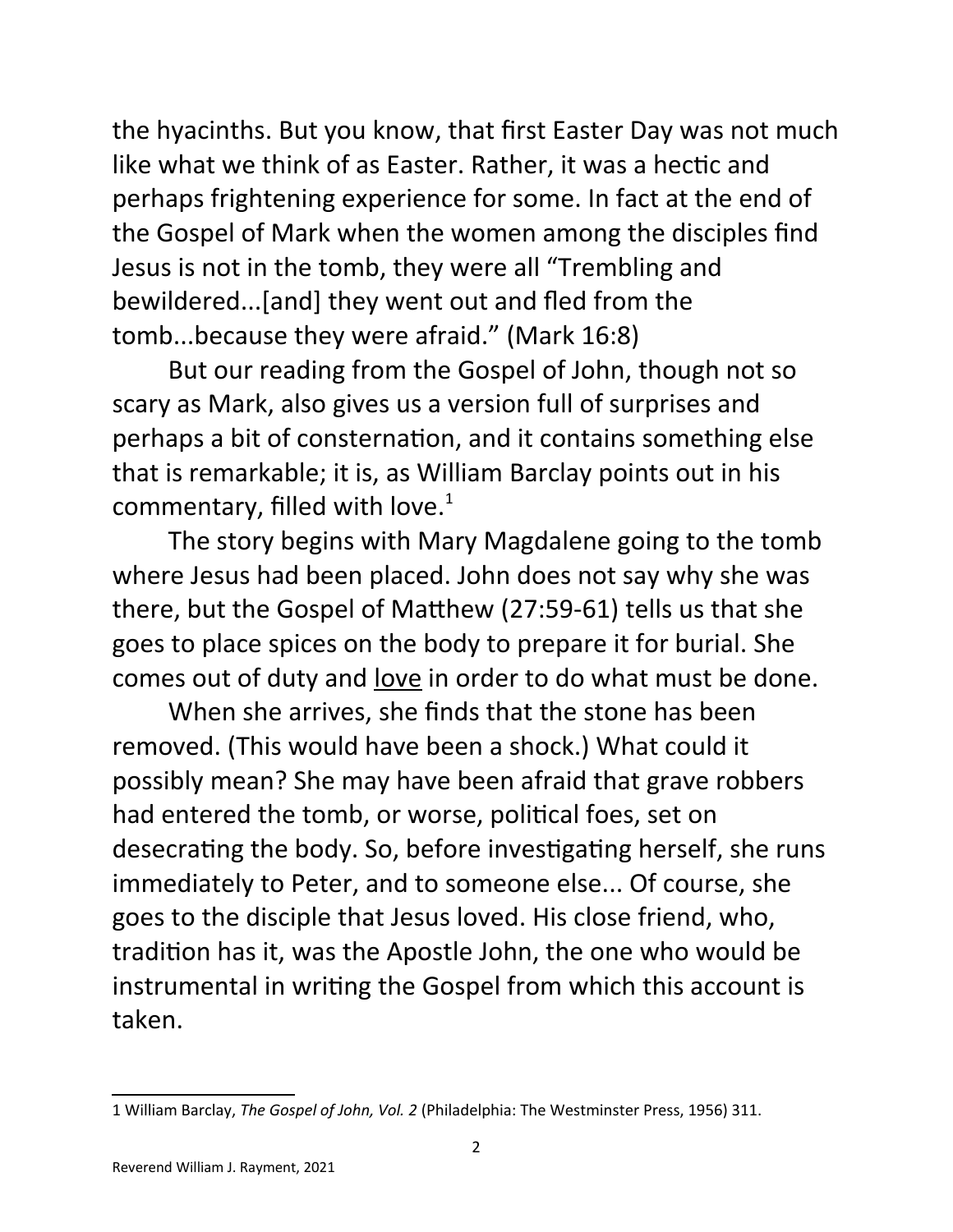Mary, nor the disciples themselves, had a concept, at that moment, of what had really happened. They suspected the worst. You can imagine the faithful John running as fast as he can. He far outstrips Peter. We always think of Peter as being the impetuous one, but here is John, running headlong toward possible danger because of his love for Jesus, and running so fast that he arrives without any help he might have need of when he arrives to confront what could be robbers or even soldiers carrying swords.

When they both finally arrive at the tomb, Peter and John see the strips of linen that had been wrapped around the body of Jesus, neatly stacked, and they immediately come to the conclusion that this situation is not some hasty robbery or a desecration of the tomb. No, such neatness, such deliberate action is evidence of something amazing, something for which they had dared not hope, something which they could barely understand, that somehow, some way, there is a remote chance that Jesus is alive! They immediately go back to the place they were staying, no doubt to tell the other disciples of what they had seen.

But now, after Holmes and Watson, I mean Peter and John have made their deductions, now that they have already left, the real evidence comes in. The final proof and a great commission is given to another. For here is Mary, crying outside the tomb. (v.11) She has followed the two Apostles back to the burial place, but Peter and John by this time had already run off again.

Two strangers appear to Mary, in fact they are angels. And they take pity on Mary who is, no doubt, bewildered, no doubt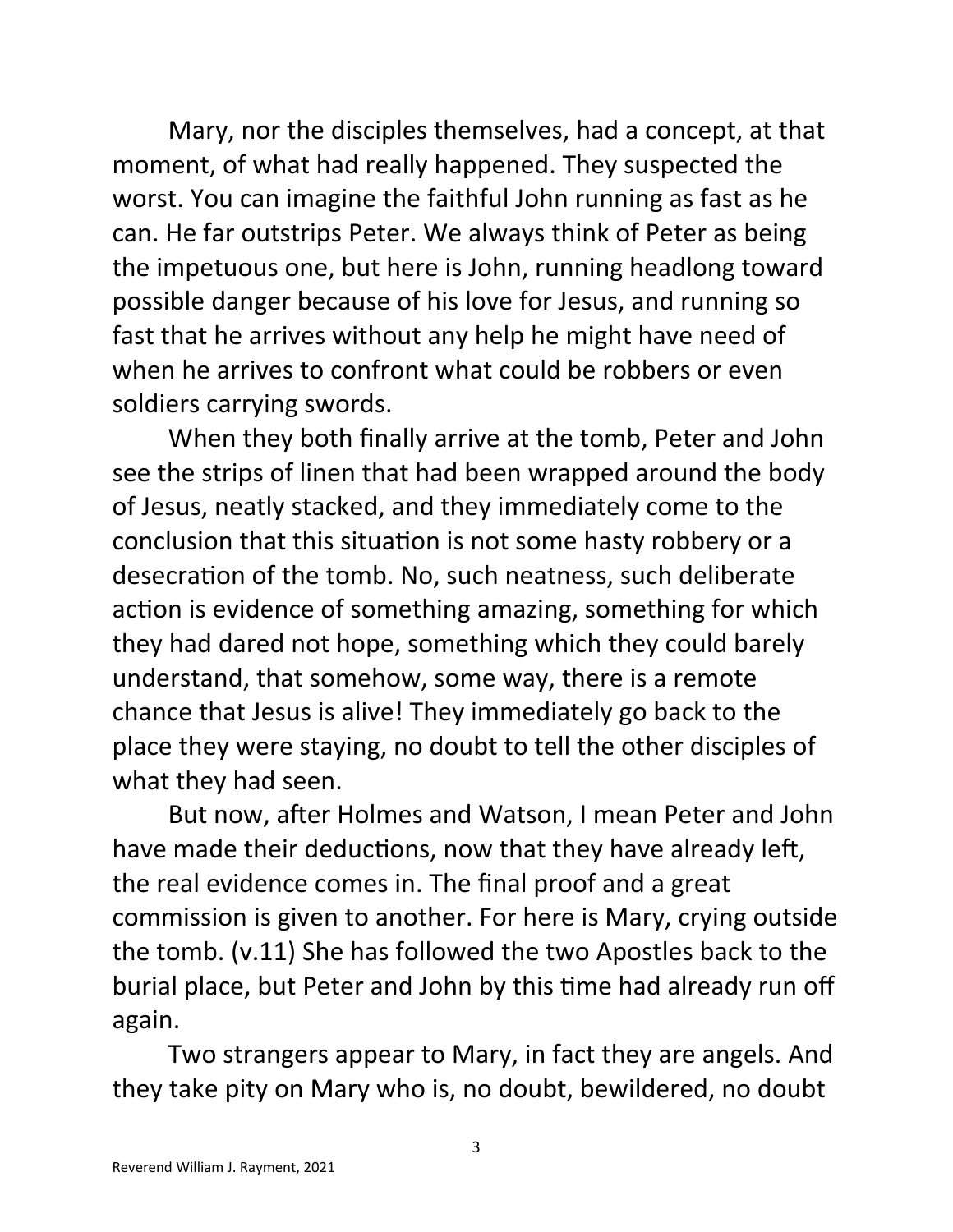shaken, for she has a great love for Jesus who had cured her mental distress, and who she recognizes as her teacher and as the Son of God. The angels try to comfort her, but she is inconsolable, she cries, her eyes filled with tears. The angels depart the scene, and she sees another figure...one that she does not recognize through her tears, she thinks it is the groundskeeper. In her error she begs the supposed gardener to lead her to the body of Jesus, if he knows where it is.

In this dramatic moment, we know this man, but Mary cannot see him, she is literally blinded because of her love. It is none other than Jesus. And we can imagine Jesus, in his pity and love for this woman, say her name, "Mary". (v.16)

The voice of Jesus is so familiar. She has heard the man preaching. She has heard him conversing with the Apostles. She has heard him addressing her in terms of comfort and hope. It is the voice that clues her in. She knows it is Jesus. (v.16) She turns to him with heart swelling and cries out "Rabboni," "Teacher!". He is the master, and she is the student, a disciple of Christ.

She is overcome to such a degree that she grabs onto him in her joy and love. Now, you see the intensity of devotion Mary has for Jesus! You see how she cannot restrain herself with bonds of decorum. You see how much she loves the Lord at this moment. And, as we stand or sit here, listening to this story, we try to put ourselves in the ecstatic state which Mary must have been experiencing at that moment. Yes, we love Jesus. Yes we love God, but to reach this degree of intensity … we try and we fail! We want to love God with the emotion that Mary feels. We want the tears to flow and our hearts to pound.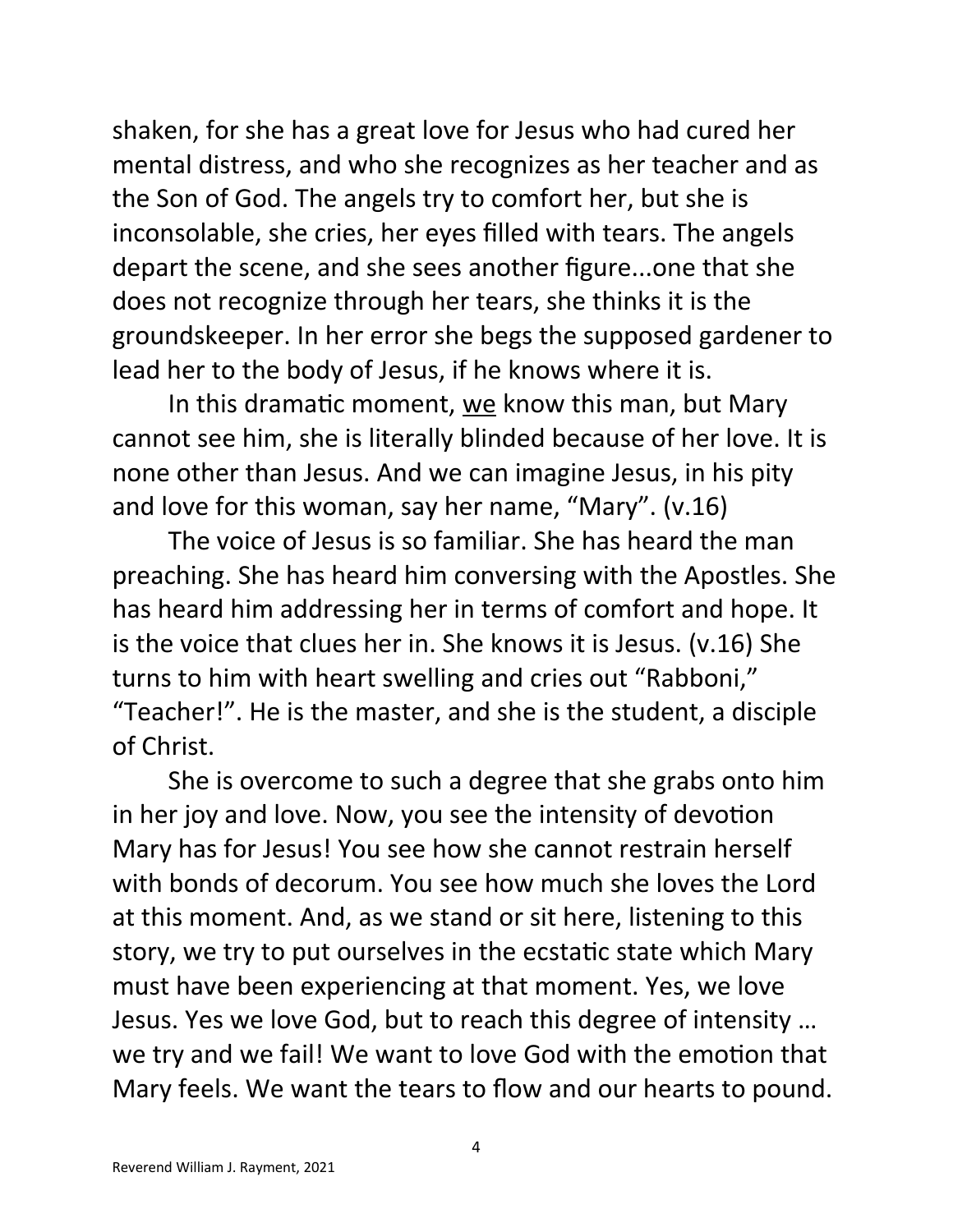We want to know the intense love of God, and we want to respond with our own intense love. But can we reach that ideal?

What is in us that makes it so hard? Is it that distance of time? Some two-thousand years. Is it the skepticism instilled in us by a society that puts a high value on factoids and denigrates faith? Are we like Thomas? Do we need to place our hands in the side of Jesus before we can believe and shout out exuberantly, "My Lord and My God!"? Would touching Christ's wounds even be enough? Do we have to go to the extremes of glory or tragedy to be moved to such a degree?

My friends, it is a hard question. But one that I think needs answers. How do we truly feel the love? We have a direct line to the most powerful force in the universe, the love of God. Yet every day we squander our greatest opportunity. I have thought often on this question.

My short answer is that it is a project of breaking down the barriers in our minds, and the barriers that we are ever building up around our hearts. We have built up so many defenses that we cannot bear to let them down. We have so many fears that have been with us for so long that we end up cherishing them. We have to put them aside. We have to let ourselves be vulnerable, vulnerable for just a moment, and let in the love of God. Yet, I think this is not something we can do all at once.

We do this first by following Christ's example, practicing Christ's radical love on one another. It begins when we smile at one another on Easter morning and say, "He is risen!" But it we have to go even further, forgiving faults, disregarding slights, giving more than we receive. This is being like the master. And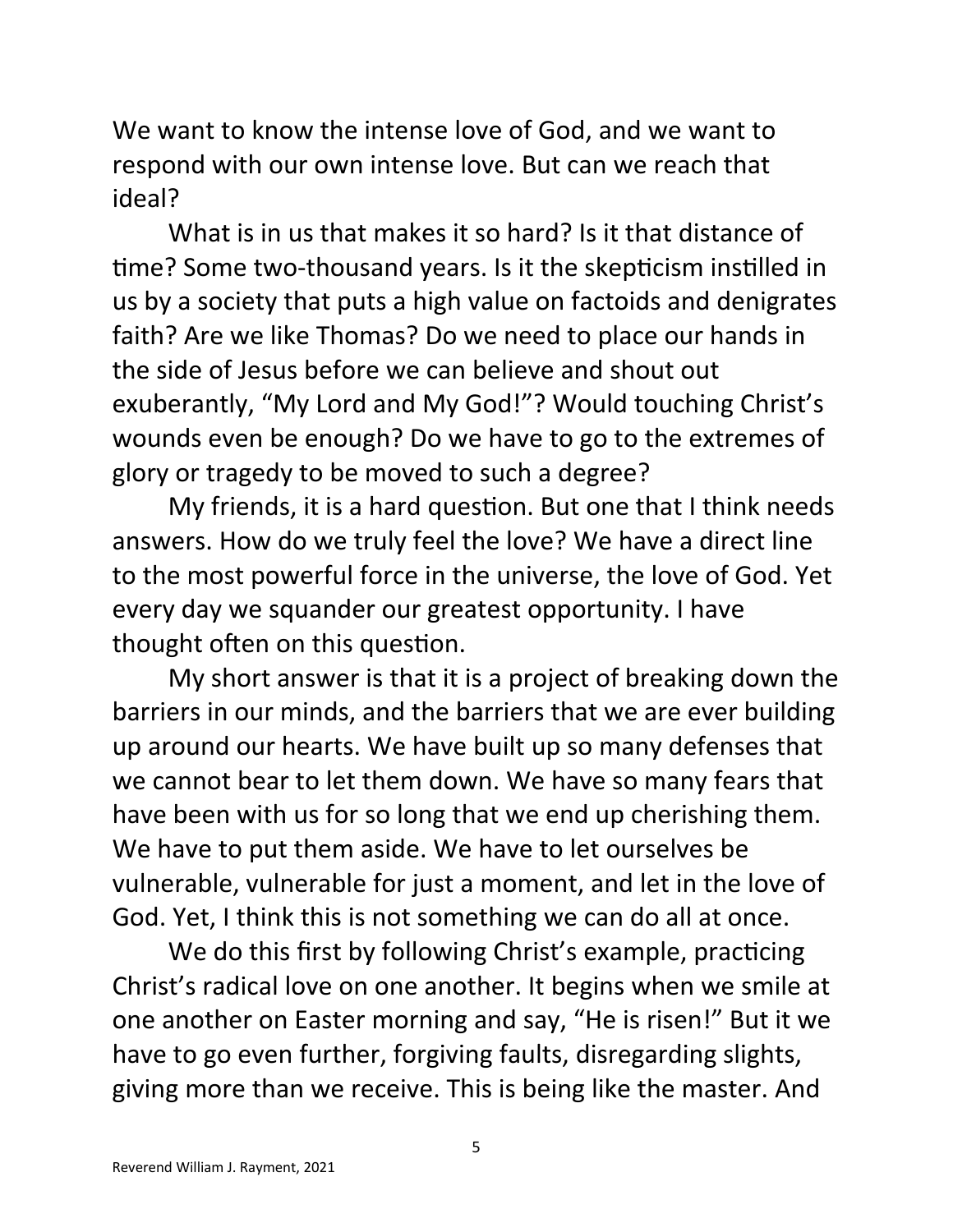we do this, not just with our fellow church members, but with everyone in our community. We must always remember that we are made in the image of God (and so is everyone else) and loving each other is part of what we do when we love God.

It sounds easy enough when you say it out loud. But my friends, it is one of the hardest things you will ever do. Love is all about giving up the self. How do we forget our own self interest? How do we stop thinking how everything we do can be turned to our own advantage? How do we find the energy to run to the tomb of Jesus? How do we cry at his death and become overjoyed at his rising?

Well, we all know who is the master of giving up the self. It is Jesus Christ. Mary and John were fortunate to have Jesus with them right there as an example. But we too have Jesus with us every minute of every hour of every day. Jesus gave fully of himself out of love for us. It is his sacrifice that saves us.

So to feel the love, the love of God and the love of each other, it follows that we become the disciples of the Master and give of ourselves in radical ways. I don't mean only giving money or things, but of our time and talents, and ultimately from our hearts and souls. But love is not just about giving, but being able to accept love as well. Jesus accepted the love of His followers. He accepts our love. So, do not close yourself off from friends and neighbors. For sometimes receiving what others have to give is also a gift to the giver.

In the end of our reading, Jesus sends Mary back to the disciples. It is Mary Magdalene, the one who feels so intensely, who is the first to truly announce the Good News to the disciples, and thus to the world. It is her great commission. She